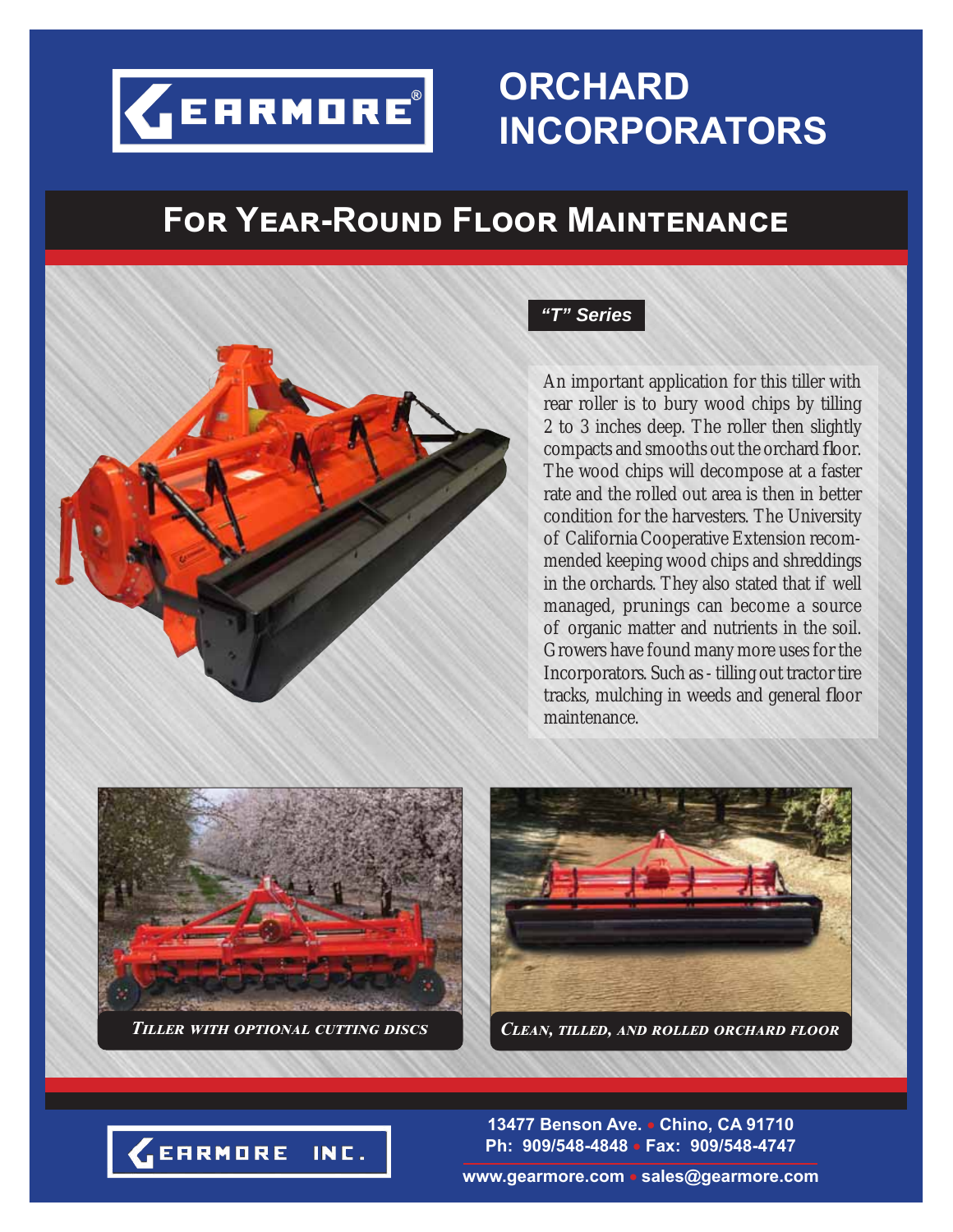**CERRMORE** ORCHARD MULCH INCORPORATOR

### **Aඌඌඍඌ Vඉඔඝඍ Fඍඉගඝකඍඛ ඎ ගඐඍ Oකඋඐඉකඌ Mඝඔඋඐ Iඖඋකකඉගක**

#### **Our bonded Tungsten coated tines....**

are guaranteed to double the life over standard heat treated tines. In normal soils the life can be 3 to 4 times longer wearing.

## **The high capacity 160 H.P., 4 speed gearbox....**



has quick change gears to obtain the best rotor speeds for 540 or 1000 RPM tractors.



to level soil for the extended width of the rear roller.

#### **All gear fi nal drive to the rotor....**



is extremely strong and smooth running. No adjustments required, insures many years of trouble free service.

#### **Four heavy, custom built turnbuckles....**



lock the rear tailboard in place so the exact amount of soil is released to the rear roller.

**The large rotor bearings....**



are mounted in heavy cast hubs. This assembly is an oil bath system for cooling the bearings to insure long life.

#### *Specifi cations Subject To Change Without Notice*

**13477 Benson Ave. Chino, CA 91710 Ph: 909/548-4848 Fax: 909/548-4747**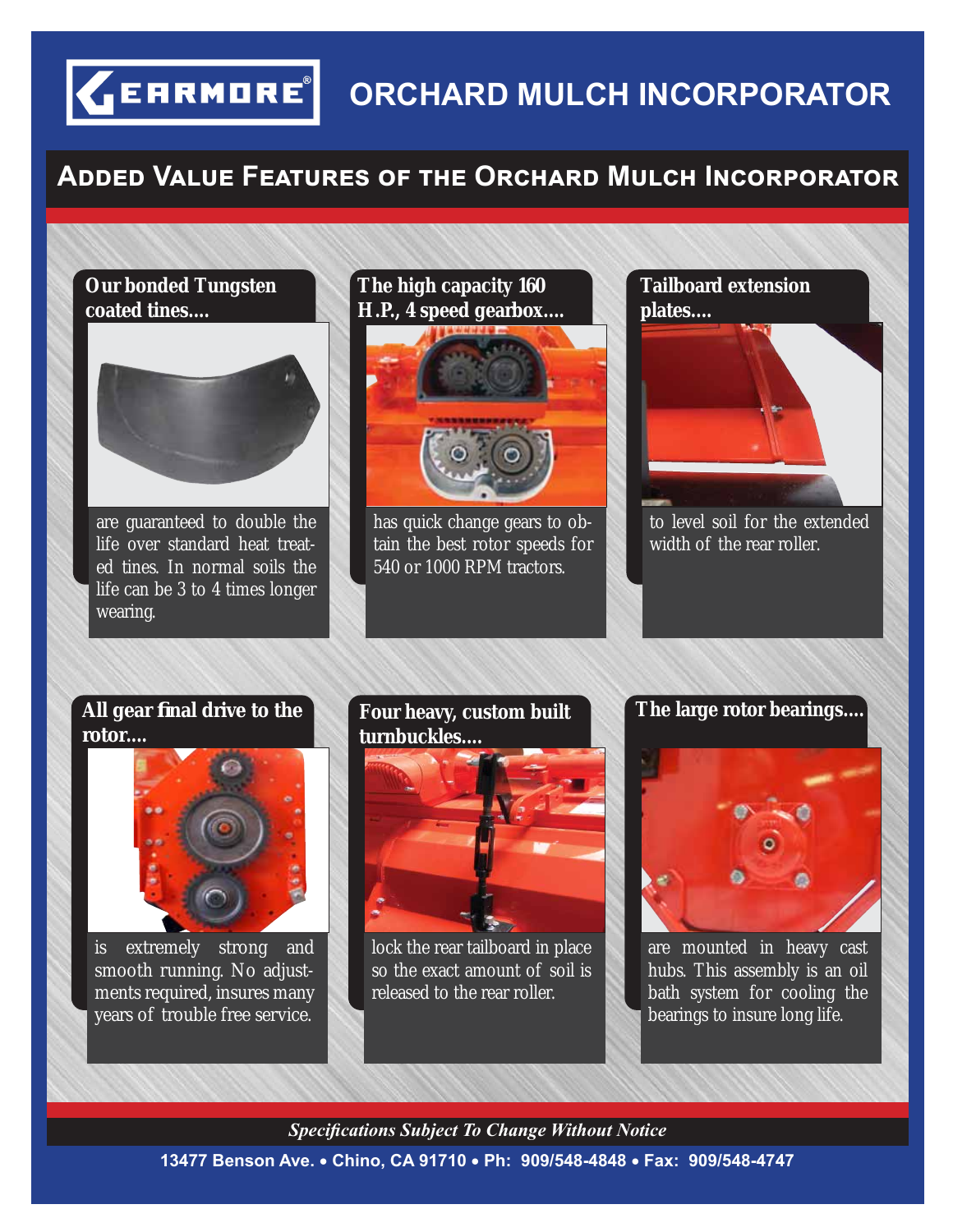## **ORCHARD MULCH INCORPORATOR**

## **Aඌඌඍඌ Vඉඔඝඍ Fඍඉගඝකඍඛ ඎ ගඐඍ Oකඋඐඉකඌ Mඝඔඋඐ Iඖඋකකඉගක**

#### **The 3-point lower hitch brackets....**

**GEARMORE** 



have 4 positioning pin holes. This allows the tillers to be mounted on all tractors no matter what diameter tires.



tailboard/hood side mounted soil containment plates to prevent ridges in the soil.

**Heavy 1/2" thick.... Adjustable roller mud** 



is supported by heavy full length tubing that insures total cleaning of the roller even in wet conditions.

#### **The cat. II, 3-point hitch....**



is formed out of steel plate. Special formed channel braces mount to the 3-pt. hitch and extend out to side plates for additional strength.

#### **Narrow form fi t fi nal drive case skid....**



for protection against wear and makes the narrowest possible footprint in the soil.

**Optional dual adjustable rolling discs....**



to cut and feed material into the tilling chamber. This eliminates grass build up on the skids and aids in leveling the orchard floor.

#### **13477 Benson Ave. Chino, CA 91710 Ph: 909/548-4848 Fax: 909/548-4747** *Specifi cations Subject To Change Without Notice*